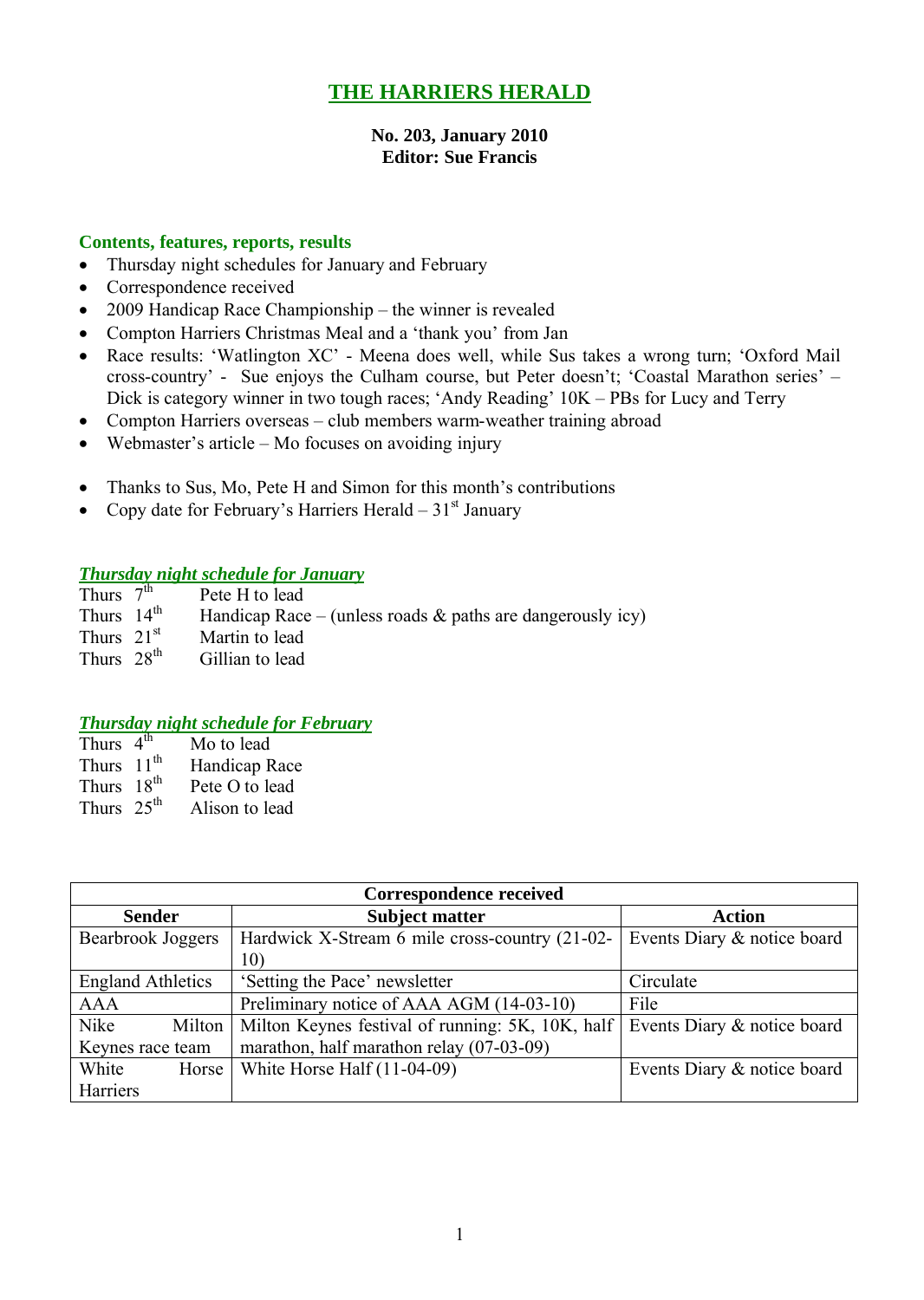## *Handicap Race*

#### **Sue**

For the final race of the year, the rain cleared, leaving a calm and moonlit but chilly evening. A few Harriers who usually do their best to avoid the handicap put in an appearance because the Club AGM was due to follow the race. Pete O, knowing he needed to score well in this race to ensure championship victory, rushed home from work and changed into his running gear on the start line….only to find that his nearest rival, Dick, had sprained his ankle and so would be timekeeping instead of running. Martin started last but finished first, in a good time of 11:00. However, he had to work hard, only passing Lucy, Pete O, Sue and Philomena in the final straight – that's good handicapping for you! Lucy and Pete O both set PBs. Well done Martin, and thanks to Jan and Dick for timing. The next Handicap Race round the village lap route will be on  $14<sup>th</sup>$  January.

| Pos | <b>Name</b> | <b>Start time</b> | <b>Finish time</b> | <b>Actual time</b> | Handicap       |  |
|-----|-------------|-------------------|--------------------|--------------------|----------------|--|
|     |             |                   |                    |                    | <b>Beaten?</b> |  |
| 1   | Martin      | 3:36              | 14:36              | 11:00              | $-0:24$        |  |
| 2   | Lucy        | 2:15              | 14:39              | 12:24              | $-0:21$        |  |
| 3   | Pete O      | 2:10              | 14:46              | 12:36              | $-0:14$        |  |
| 4   | Sue         | 2:40              | 14:47              | 12:07              | $-0:13$        |  |
| 5   | Philomena   | 0:21              | 14:50              | 14:29              | $-0:10$        |  |
| 6   | Peter L     | 3:10              | 15:17              | 12:07              | $+0:17$        |  |
| 7   | Terry       | 1:43              | 15:21              | 13:38              | $+0:21$        |  |
| 8   | Andy        | 3:31              | 15:44              | 12:13              | $+0:44$        |  |
| 9   | Sally       | 0:09              | 18:02              | 17:53              | $+3:02$        |  |
| 10  | Mo          | 0:09              | 20:11              | 20:02              | $+0:16$        |  |

Thanks to everyone who took part in the 2009 Handicap race series - nineteen members took part in at least one of the nine races, Lucy and Sue being the only two to compete in all. Grateful thanks to Jan who was also there to time-keep for every race, whatever the weather. Three of the races were won by Terry, while Martin won two, and Pete O, Lucy, Philomena and Go each won one race. After the final race of the series, the top five (or fewer for people who ran fewer than five races) scores for each person were added to determine their Championship total. With a maximum of 7 points for each race, the maximum total possible would be 35, so Pete O did very well to score 30 points and win the 2009 championship in his first year with the Club. Hot on his heels was Dick with 28 points while Terry took third spot. Also scoring highly, and always in contention for the top places, were Philomena, Lucy, Sue and Martin. The trophy was presented to Pete at our Christmas meal. I plan to organise the 2010 Handicap Championship in the same format.

| Pos.                    | <b>Name</b>  | <b>Race points</b>       |                          |                          |                          |                         |                          |                              |                          |                              |                  |
|-------------------------|--------------|--------------------------|--------------------------|--------------------------|--------------------------|-------------------------|--------------------------|------------------------------|--------------------------|------------------------------|------------------|
|                         |              | Race                     | Race                     | Race                     | Race                     | Race                    | Race                     | Race                         | Race                     | Race                         | <b>Total</b>     |
|                         |              | 1                        | $\boldsymbol{2}$         | 3                        | $\overline{\mathbf{4}}$  | 5                       | 6                        | 7                            | 8                        | 9                            |                  |
| $\mathbf{1}$            | Pete O       | $\overline{4}$           | $\overline{7}$           | 6                        | ۰                        | 6                       | ۰                        | 6                            | $\blacksquare$           | 5                            | 30               |
| $\boldsymbol{2}$        | Dick         | 6                        | 6                        | 5                        | ۰                        | 1                       | 6                        | 5                            | $\mathbf{1}$             | $\qquad \qquad \blacksquare$ | 28               |
| 3                       | Terry        | $\overline{\phantom{a}}$ | Ξ.                       | $\mathbf{1}$             | $\overline{7}$           | $\overline{7}$          | ۰                        | 7                            | 3                        |                              | 25               |
| $\overline{\mathbf{4}}$ | Philomena    | $\overline{\phantom{a}}$ | 5                        | $\overline{7}$           | $\overline{\mathbf{4}}$  | 5                       | ۰                        | ۰                            | $\mathbf{1}$             | $\overline{\mathbf{3}}$      | 24               |
| $5=$                    | Sue          | 5                        | $\overline{\mathbf{4}}$  | 3                        | 5                        | $\overline{2}$          | 5                        | 3                            | $\mathbf{1}$             | $\overline{\mathbf{4}}$      | 23               |
| $5=$                    | Lucy         | 3                        | $\overline{\mathbf{3}}$  | $\mathbf{1}$             | 3                        | 3                       | 7                        | $\overline{\mathbf{4}}$      | $\mathbf{1}$             | 6                            | 23               |
| 7                       | Martin       | 7                        | $\overline{2}$           | $\overline{2}$           | $\overline{2}$           | 1                       | $\overline{\mathbf{4}}$  | ۰                            | $\mathbf{1}$             | 7                            | 22               |
| $8=$                    | Gillian      | $\overline{a}$           | $\overline{\phantom{0}}$ | $\blacksquare$           | -                        | Ξ.                      | $\overline{\mathbf{3}}$  | 7                            | $\blacksquare$           | -                            | 10               |
| $8=$                    | Pete H       | ۰                        | $\overline{\phantom{a}}$ | $\overline{\phantom{a}}$ | $\mathbf{1}$             | $\overline{\mathbf{4}}$ | ۰                        | -                            | 5                        | -                            | 10               |
| 10                      | Mo           | $\overline{\phantom{a}}$ | Ξ.                       | $\blacksquare$           | Ξ.                       | Ξ.                      | 3                        | ۰                            | $\overline{\mathbf{4}}$  | $\overline{2}$               | $\boldsymbol{9}$ |
| 11                      | Alison       | $\overline{\phantom{a}}$ | -                        | $\overline{\phantom{a}}$ | $\overline{\phantom{a}}$ | Ξ.                      | $\overline{\phantom{a}}$ | $\boldsymbol{2}$             | 6                        | -                            | 8                |
| 12                      | Go           | ۰                        | -                        | $\overline{\phantom{a}}$ | ۰                        | -                       | $\overline{\phantom{a}}$ | -                            | 7                        | $\overline{\phantom{a}}$     | 7                |
| $13=$                   | Ryan         | $\overline{\phantom{a}}$ | -                        | $\overline{\phantom{a}}$ | 6                        | Ξ.                      | $\blacksquare$           | $\qquad \qquad \blacksquare$ | $\overline{\phantom{a}}$ | $\qquad \qquad \blacksquare$ | 6                |
| $13=$                   | Kirsty       | $\boldsymbol{2}$         | Ξ.                       | $\overline{\mathbf{4}}$  | Ξ.                       | Ξ.                      | $\overline{\phantom{a}}$ | $\qquad \qquad \blacksquare$ | $\blacksquare$           | ٠                            | 6                |
| 15                      | <b>Steve</b> | $\overline{\phantom{a}}$ | Ξ.                       | $\blacksquare$           | ۰                        | -                       | $\overline{\phantom{a}}$ | ۰                            | $\overline{2}$           | $\overline{\phantom{a}}$     | $\boldsymbol{2}$ |
| $16=$                   | Romy         | ۰                        | ۰                        | $\mathbf{1}$             | ۰                        | -                       | $\overline{\phantom{a}}$ | -                            | $\overline{\phantom{a}}$ | -                            | $\mathbf{1}$     |
| $16=$                   | Sally        | $\overline{\phantom{a}}$ | ۰                        | $\blacksquare$           | ۰                        | Ξ.                      | -                        | ٠                            | $\blacksquare$           | $\mathbf{1}$                 | $\mathbf{1}$     |
| $16=$                   | Peter L      | $\overline{\phantom{a}}$ | ۰                        | $\blacksquare$           | ۰                        | Ξ.                      | $\overline{\phantom{a}}$ | $\qquad \qquad \blacksquare$ | $\overline{\phantom{a}}$ | $\mathbf{1}$                 | $\mathbf{1}$     |
| $16=$                   | Andy         | $\overline{\phantom{a}}$ | ۰                        | $\overline{\phantom{a}}$ | -                        | Ξ.                      | $\overline{\phantom{a}}$ | $\qquad \qquad \blacksquare$ | $\overline{\phantom{a}}$ | $\mathbf{1}$                 | $\mathbf{1}$     |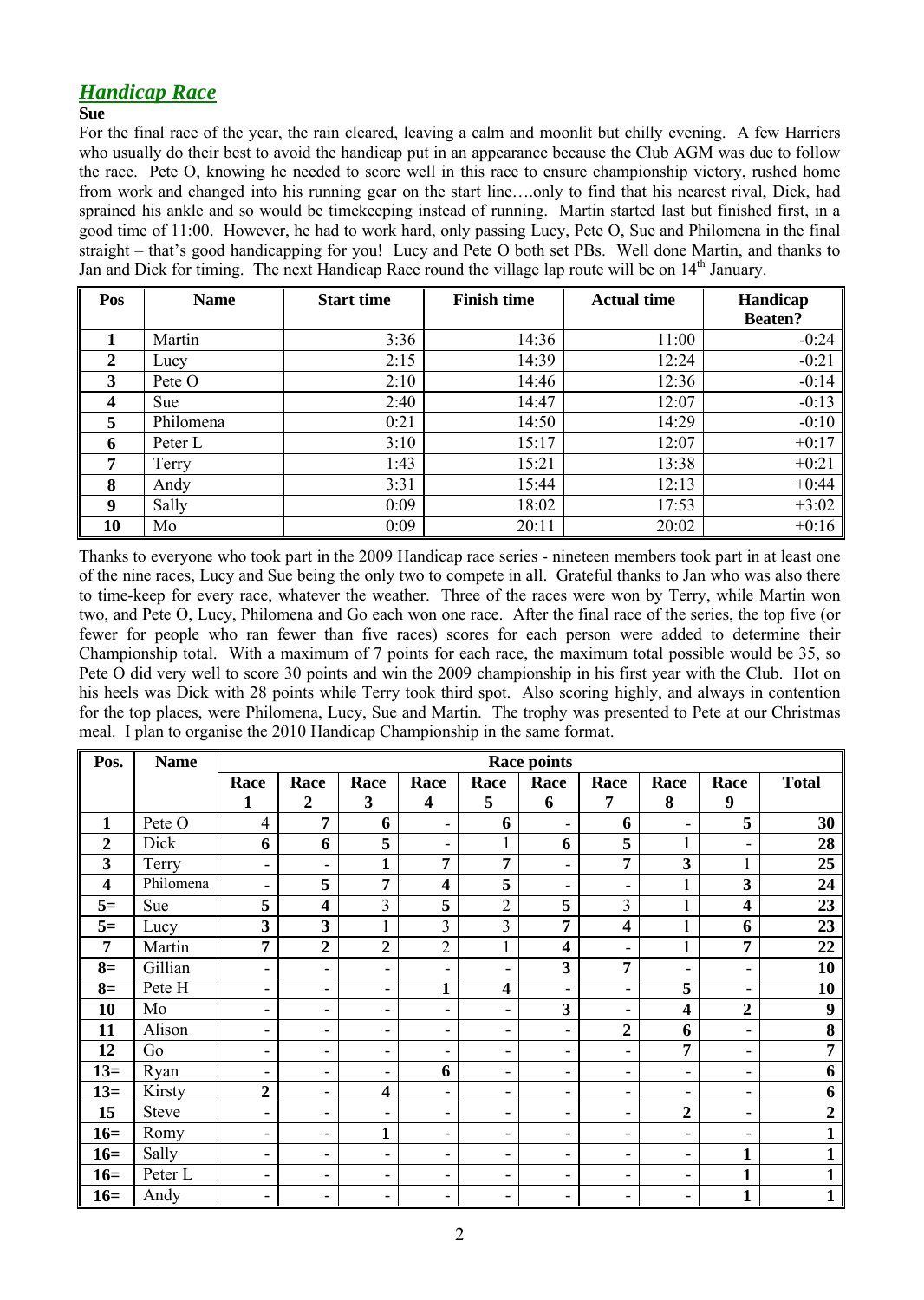# *Christmas meal*

**Sue**

Our 2009 Christmas meal at the recently reopened 'Coach and Horses' in Beedon, was very well attended, with a total of 24 Harriers and partners gathering to celebrate the end of another successful year for the Club.

It was a nice pub and we had a room to ourselves, spread around two long tables. The staff were friendly and the food very good (although the general feeling was that we could have done with some more vegetables and some mince pies!). During the interval between the main course and desserts, Sue announced the results of the 2009 handicap championship. The overall winner, Pete O, received the annual trophy and a bottle of local 'Schutchamer Knob' beer, while runners up Dick and Terry each received a bottle of beer. On behalf of the Club, Pete H then presented a box of chocolates to Jan K as thanks for her continued support of the Club especially as our handicap race time-keeper. Martin & Lucy, Tom, and Dick had all produced quizzes to keep us occupied throughout the evening. Tom's wildlife quiz was won by Hannah, with Sue & Mo runners up. For the 'UK shipping forecast zones quiz' set by Martin and Lucy, the top scorers were Gillian & Uwe, Meena, and Pete & Jan H. In Dick's 'World Beers Quiz', Tom & Maggy, and Pete & Jan H tied for the top score, but the tiebreaker question established Tom & Maggy as the winning duo. Thanks to Gillian and Terry for organizing an enjoyable evening, and to all the quizmasters for keeping us entertained.

### *A 'thank you' from Jan*

Well, it seems that the end of time has come. I have studied today's TV listings and can find not even the smallest clue that the greatest Lord of all Time might be transported to that magical box in the corner of my Sitting Room. Oh yes, it has been a truly wonderful Christmas; from *Alan Carr's Chatty Man,* through various Top 100s of this and that, the best bits of *Top Gear*, his masterful portrayal of Shakespeare's emotionally deranged Prince of Denmark, to the highlight of both Christmas and New Year Days, David Tennant *was* Christmas 2009. Of course those of you who, like my daughter, cannot understand the attraction ('But Mum, he looks just like a weasel') must be grateful that it's all over. I, however, must cope with disappointment by turning my attention to more earthly pursuits, like writing my thank-you letters. So, Dear Harriers, thank you so much for the box of Lindt Pralines which you kindly gave me to enjoy whilst drooling over the TV. As you prepare for your forthcoming handicaps, spare a pitying thought for mine.

## *Race results*

### *Watlington XC, 6 th December* **Sus**

First time for me getting lost in a race, but there was no panic, no tears. I was cool as a cucumber, I even managed to drag two other runners with me for company, one of them was less impressed and we ended up in the village among shoppers!

It is a demanding off-road, cross country or trail run in its  $2<sup>nd</sup>$  year gone from about 50 runners last year to 90 this year. Meena and I both enjoyed it and the value is very good. Entry in advance  $£10$ , you get a t-shirt and a medal – so everybody is happy and on top of that a goody bag. Though perhaps I did miss a cup of tea at the end but I should not complain, I managed to get a few extra K's in the bag compared to the rest of the field.

| $1st$ Man  | Dave Wileman    | 44:19 |
|------------|-----------------|-------|
| $1st$ Lady | Stephanie James | 47:46 |
| Meena      |                 | 63:41 |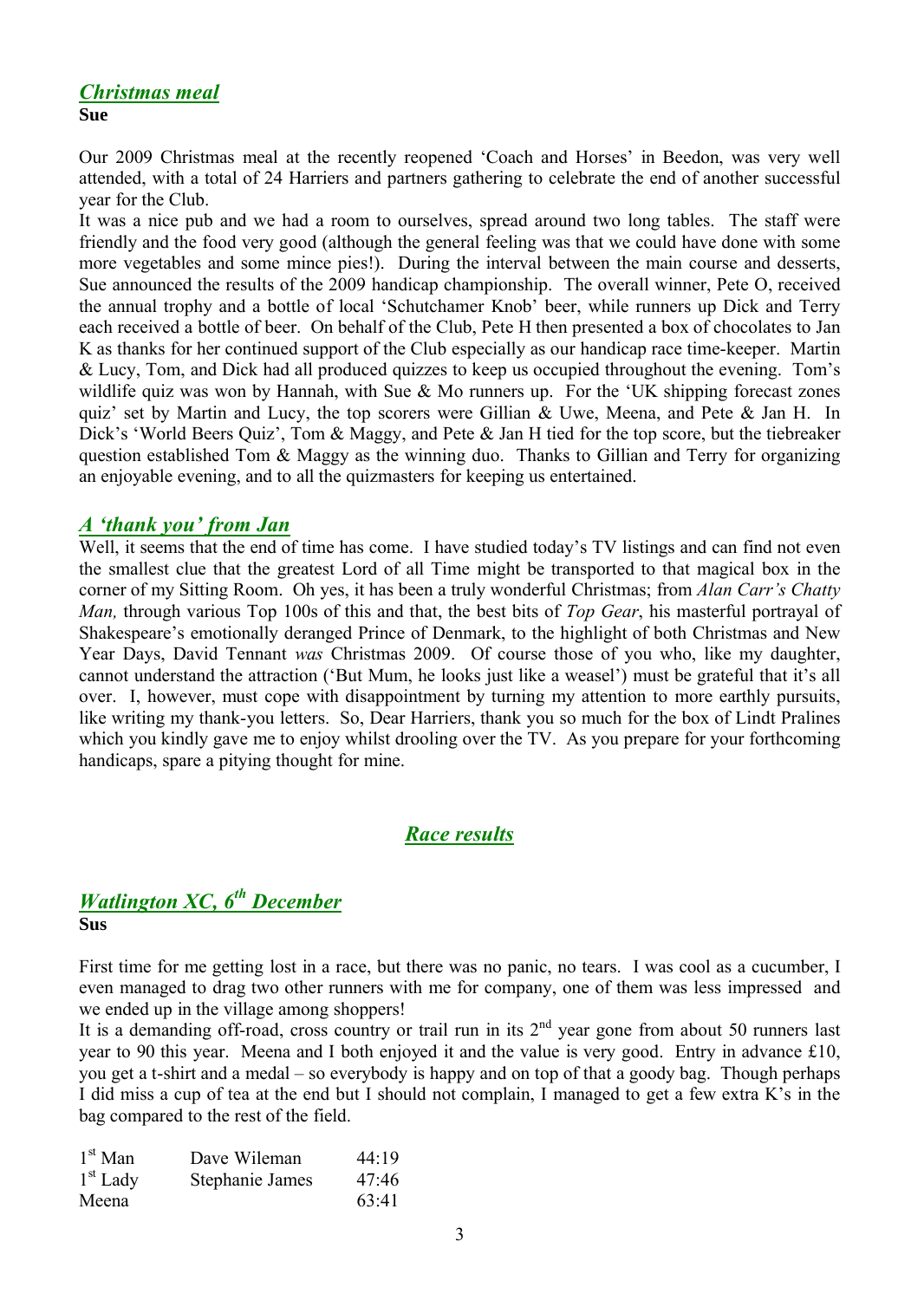### *Oxford Mail X-country league, 6 th December* **Sue**

Peter L joined me for the short trip to Culham, to compete in his first Oxford Mail x-country race, which turned out to be a 'baptism of fire'! Although it was a nice sunny day, the recent heavy rain had ensured that the course was very wet underfoot, and there was also a strong cold breeze to contend with. Each lap consisted of a boggy loop around the flood meadows alongside the Thames, followed by a couple of zigzags up and down a long bank before levelling off to the finish. The ladies ran two laps while the men ran three. As with November's race, I decided to start steadily and once again it paid off as I gained places all the way, eventually finishing  $8<sup>th</sup>$  in 30:24. There were 157 finishers in the ladies race, which was won by Helen Barnes (Headington) in 28:21. Team Kennet's Rachael Elliot ran well to take  $2^{nd}$  place and, along with Helen Preedy  $(17^{th})$ , we were  $2^{nd}$  team. There were 221 finishers in the men's race, which was won by Steve Male (Oxford City) in 33:19. Peter didn't enjoy the conditions but ran consistently to finish  $161<sup>st</sup>$  in 46:41 (though he was later heard to say: 'Don't expect me to run in January's Oxford Mail race!'). Team Kennet finished as 2<sup>nd</sup> team in division 2.

## *Coastal Marathon Series*

Dick has entered a series of multi-terrain coastal marathon races, and has now completed two of them. In November he raced the Dorset Coastal Marathon (26.5 miles) finishing  $30<sup>th</sup>$  overall (1<sup>st</sup> MV50) in 4:59:36. In December, despite having a swollen ankle, he ran in the Gower Coastal Marathon (27.4 miles) finishing  $62^{nd}$  (1<sup>st</sup> MV55) in 5:14:27.

# *Andy Reading 10K, 13th December*

Three Harriers ran this annual 10K road race at Bicester. Lucy (41:45) and Terry (45:12) both set PBs, while Ryan was the Club's first finisher in around 39 minutes.

### *Compton Harriers overseas*

Two Harriers recently put in some warm-weather training while holidaying abroad. Simon toured Egypt in November and wore his new Harriers' vest for a run around Sharm El Sheikh. He says that unfortunately his right calf tightened up after about a mile and he ended up jogging back to the hotel with a bit of a list to starboard. Meanwhile Pete H fitted in some early morning runs in Singapore, and managed to pose with the winner's cheque after the Singapore marathon.



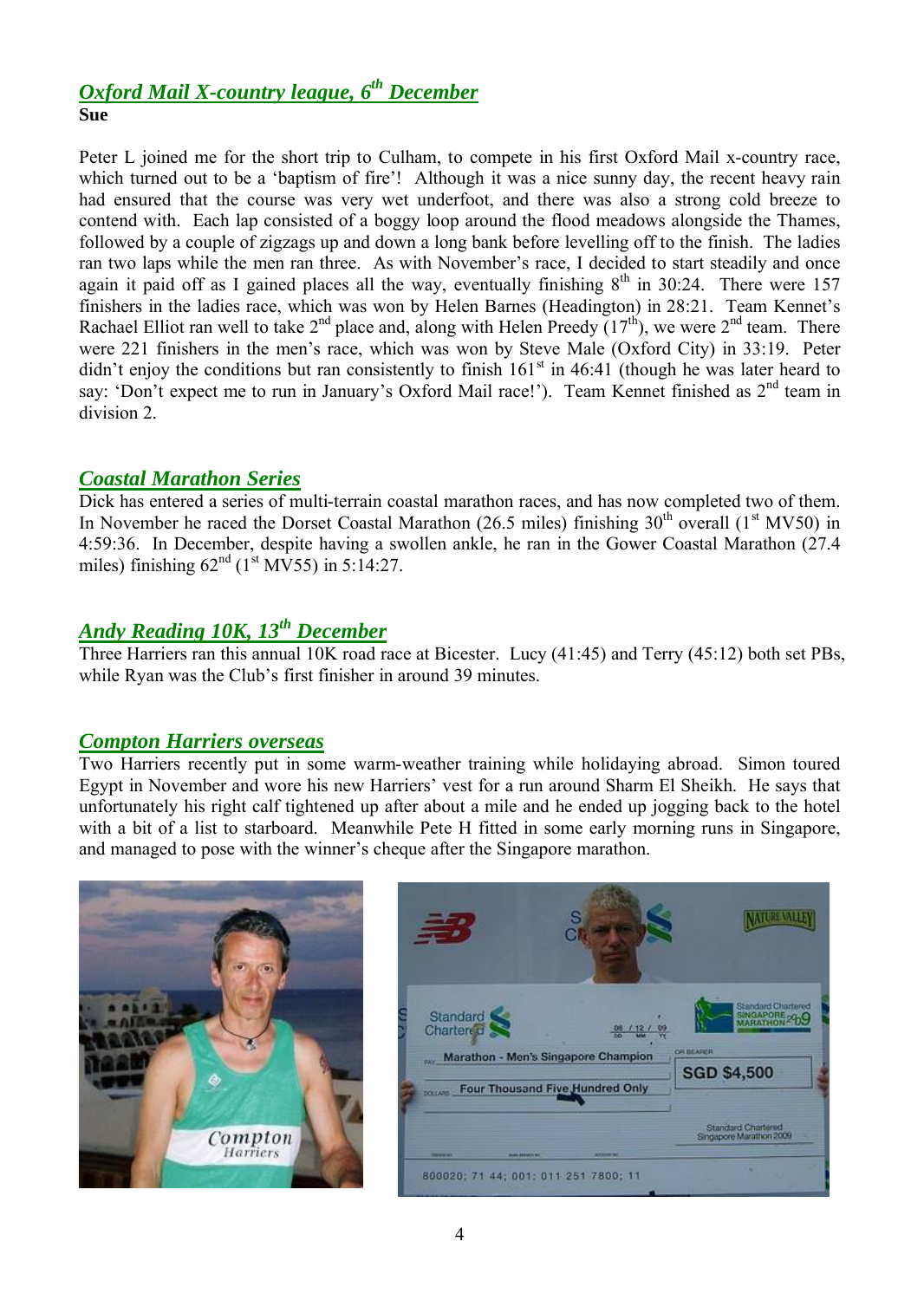### *Website update… http://www.comptonharriers.org.uk* **Mo**

Happy New Year to all … hopefully you will all exceed your expectations and running goals in the coming year. My aim is to improve and modernise the site a little this year, without reducing the download speed … I've lost enough speed already!

Links of interest this month;

- http://www.berkshireathletics.org.uk/rr.htm for entry to the Berkshire County Road Race Championships 2010.
- http://gobeyondultra.co.uk/go\_beyond/calendar\_events for off-road ultras, starting with the 40 mile **Country to Capital** on 16<sup>th</sup> January following canal towpaths, footpaths and bridleways starting in Wendover at the **Shoulder of Mutton Pub** and finishing in **Little Venice.**
- http://www.rorycoleman.co.uk/ Rory Coleman's site details more ultras throughout the year.

#### *Having now completed my series of articles on fitness and the essentials of warming up and cooling down, my next series will look at staying healthy and injury-free.*

#### **Avoiding Injury**

All runners will know that the secret to good performance is consistency so there is nothing worse than being hampered by injury. To reduce the risk of injury, sensible preventative measures such as warming up and cooling down as outlined in last month's article should form an essential part of your activity.

#### **1. Run Safely**

Poor technique or attempting too much too soon is often to blame for running injuries and statistics show that in any given year as many as 7 out of 10 runners sustain an injury that will put them out of action for a period, depending on its severity. The following tips will help you to run away from injury:

- Warm up before each session and cool down and stretch afterwards.
- Avoid running every day; try to include low-impact activities such as cycling, rowing and swimming as part of your over-all training regime.
- Alternate hard sessions with easy ones.
- Wear the right footwear to suit your individual running style/needs and the surfaces you are running on.
- Mix surfaces between road, off-road and running track.
- Use strength training to build up your muscles, tendons, ligaments and bones.
- Ensure you are always well-hydrated.
- Gradually increase mileage by no more than 10% each week.
- Don't ignore aches and pains ... running through pain can cause major injury. The quicker you address the problem, the more you will reduce the damage.

### **2. Treating Injury**

Severe injuries will need medical help, but minor muscle pulls and sprains can be treated by following the 'RICE' strategy:

- **Rest the injury and take weight off the injured area.**
- Apply an **I**ce pack (or bag of frozen peas) for about 10 minutes every 3-4 hours.
- Use a **C**ompression bandage to limit blood flow and reduce swelling.
- **E**levate the injured area to reduce the effects of blood pressure (e.g. raise leg above hip height). Continue the above for 48 hours after which time you will need to start mobilising and stretching the

injured area. (Career or occupation may restrict the length of time you can carry out the treatment).